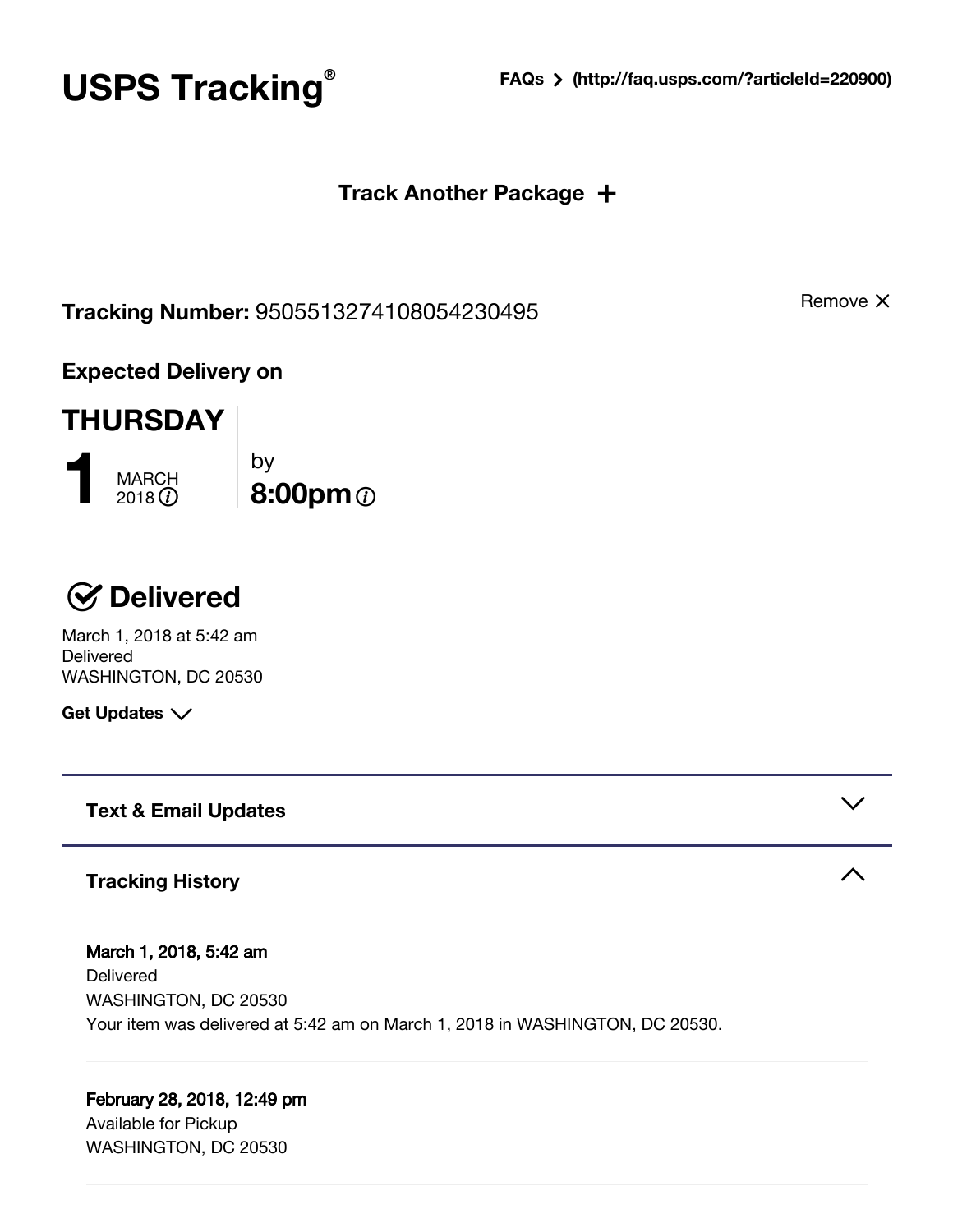February 28, 2018, 12:29 pm Arrived at Post Office WASHINGTON, DC 20018

February 26, 2018, 10:55 am Forwarded WASHINGTON, DC

February 26, 2018, 2:12 am Arrived at USPS Regional Facility WASHINGTON DC DISTRIBUTION CENTER

February 25, 2018, 11:51 am Arrived at Hub WASHINGTON, DC 20018

February 25, 2018, 12:44 am Arrived at USPS Regional Destination Facility WASHINGTON DC DISTRIBUTION CENTER

February 24, 2018, 8:55 am Departed USPS Regional Facility AUSTIN TX DISTRIBUTION CENTER

# February 23, 2018, 9:09 pm Arrived at USPS Regional Origin Facility

AUSTIN TX DISTRIBUTION CENTER

February 23, 2018, 6:41 pm Departed Post Office AUSTIN, TX 78759

#### February 23, 2018, 2:18 pm USPS in possession of item

AUSTIN, TX 78759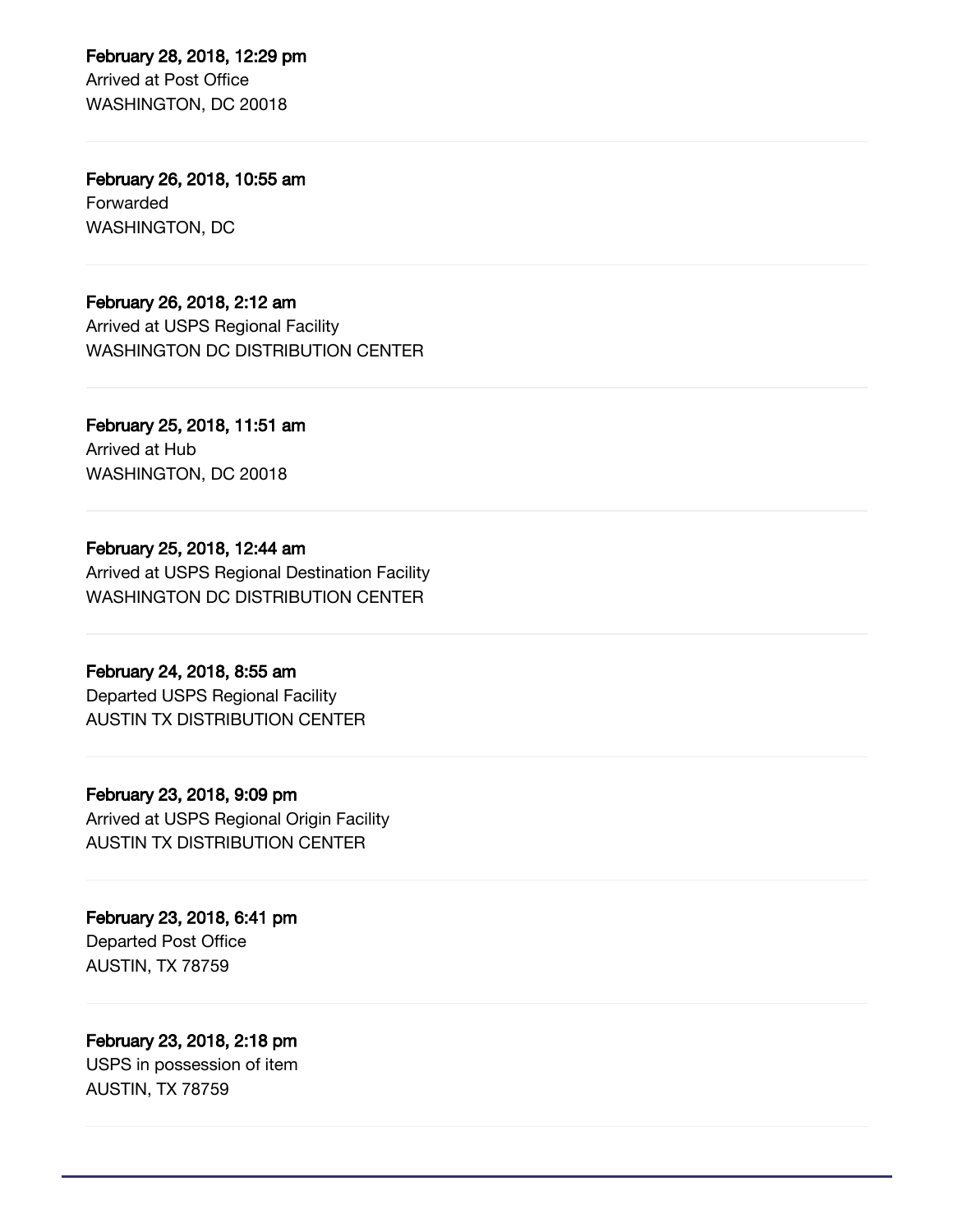**Postal Product:** Priority Mail®

**Features:** Insured USPS Tracking<sup>®</sup>

**See Less**

**Tracking Number:** 9505513274108054230501

**On Time**

**MONDAY**

**Expected Delivery on**

26 FEBRUARY by **6:00pm 6:00pm** 

# **Delivered**

February 26, 2018 at 12:09 pm Delivered, Left with Individual WINCHESTER, VA 22602

**Get Updates**

**Text & Email Updates**

**Tracking History**

Remove X



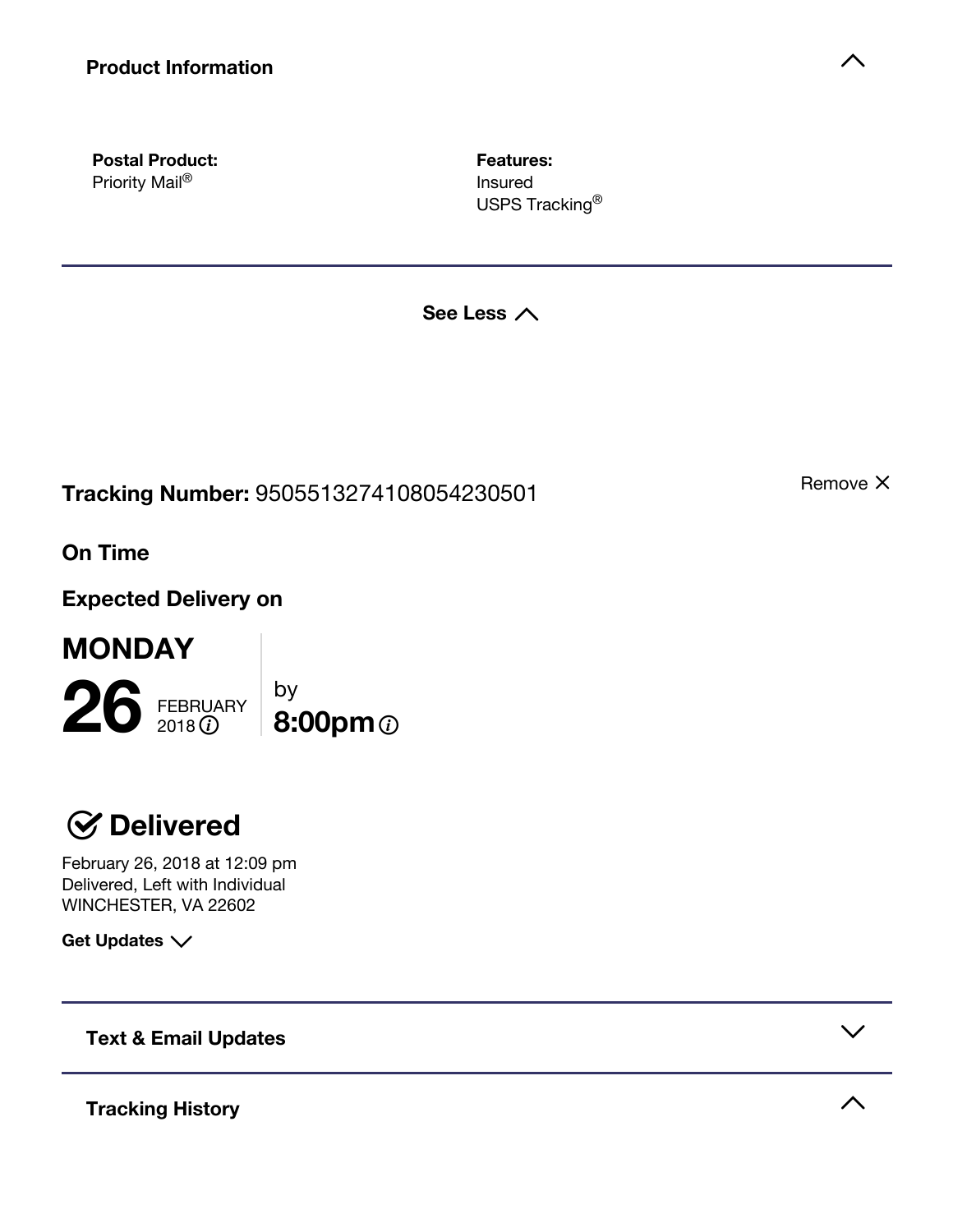#### February 26, 2018, 12:09 pm

Delivered, Left with Individual WINCHESTER, VA 22602 Your item was delivered to an individual at the address at 12:09 pm on February 26, 2018 in WINCHESTER, VA 22602.

February 26, 2018, 8:52 am Out for Delivery WINCHESTER, VA 22602

February 26, 2018, 8:42 am Sorting Complete WINCHESTER, VA 22602

# February 25, 2018, 10:52 am

Arrived at Hub WINCHESTER, VA 22601

#### February 25, 2018, 5:45 am

Departed USPS Regional Facility DULLES VA DISTRIBUTION CENTER

#### February 25, 2018, 1:58 am

Arrived at USPS Regional Destination Facility DULLES VA DISTRIBUTION CENTER

#### February 24, 2018, 8:55 am

Departed USPS Regional Facility AUSTIN TX DISTRIBUTION CENTER

### February 23, 2018, 9:09 pm

Arrived at USPS Regional Origin Facility AUSTIN TX DISTRIBUTION CENTER

### February 23, 2018, 6:41 pm

Departed Post Office AUSTIN, TX 78759